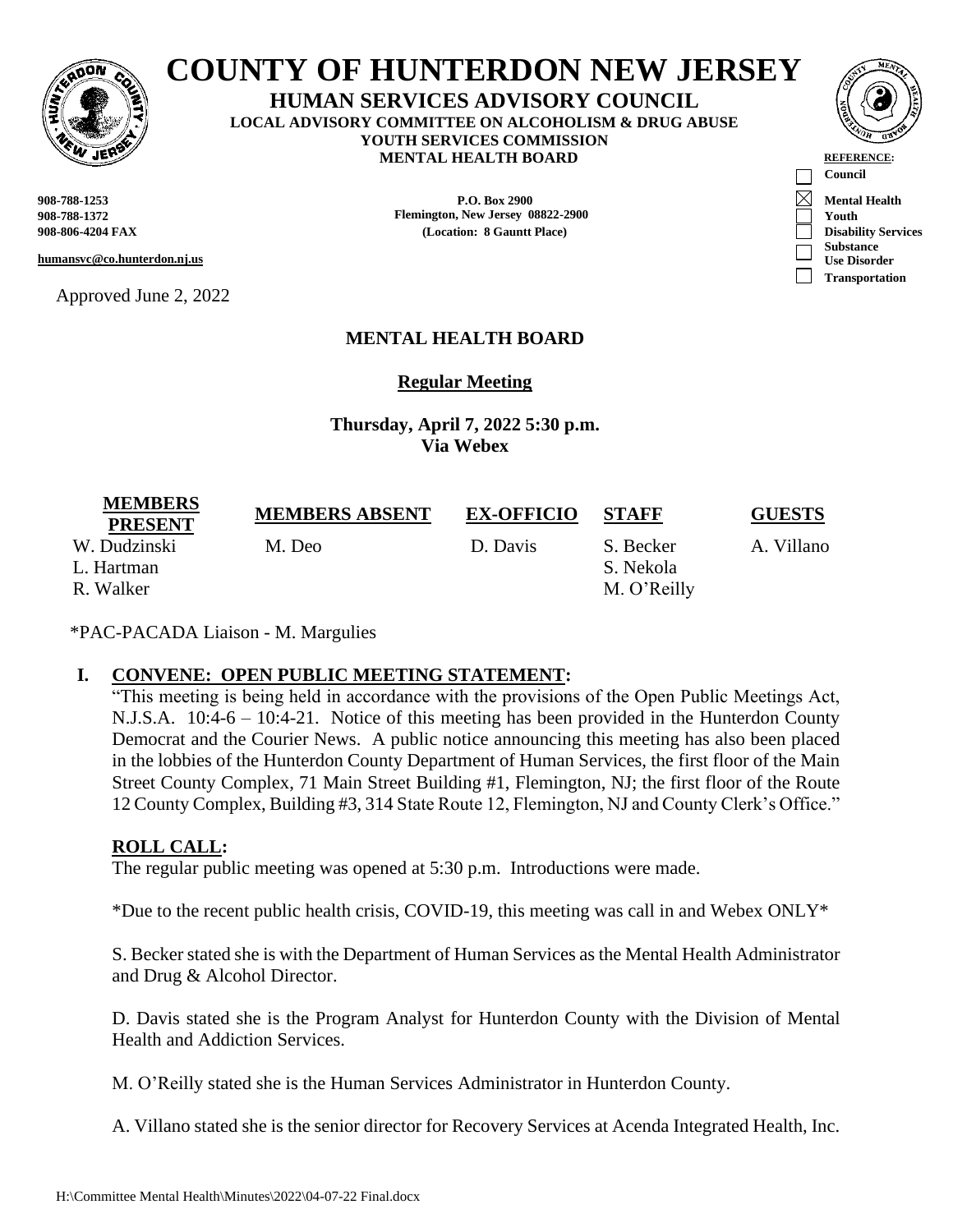L. Hartman stated she is a county resident and is attending the Mental Health Board representing NAMI Hunterdon.

M. Margulies stated he is with Summit Oaks Hospital and the liaison for the MHB and PAC/PACADA Chair.

R. Walker stated she is with Genpsych.

S. Nekola stated she is the Division Head of Social Work Services.

W. Dudzinski stated he is the Chairman of the Mental Health Board and CFO of NewBridge Services, Inc.

- **II. \*A. MINUTES:** L. Hartman made a Motion and R. Walker seconded to approve the March 3, 2022 meeting minutes.
	- **B. CORRESPONDENCE:** S. Becker thanked the members who provided their feedback and comments on the RFPs for the EISS. She compiled those and forwarded to DMHAS as requested. The primary award went out and final announcement will not be made until the final award is made because of an appeal process timeframe when providers may appeal.

#### **III. REPORTS:**

**A. County Update:** M. O'Reilly advised that the Hunterdon County Division of Housing will be hosting an in-person event that is scheduled to be held on Monday, April 25, 2022 from 10:00 am to 12:00 pm at the Court Street Park in Flemington. Housing providers, landlords and people who are looking for affordable housing resources had been invited and are expected to attend. In past years, a landlord breakfast had been very successfully achieved. This event will be outside with a rain date of April 29, 2022. A flyer will be distributed for attendance or sharing with clients.

M. O'Reilly reiterated she provided some information at last month's meeting regarding the State budget.

She conveyed the Department of Community Affairs received some additional funding for the Emergency Rental Assistance Program. They are encouraging people who had been on the waiting list to remain in contact with DCA because there is a potential for them to received funding.

Additionally, through the Department of Community Affairs, a program had been designated for each eviction court to have a housing navigator assigned so people going through that process can speak with the assigned person.

M. O'Reilly stated S. Becker and herself attended the Hope One Symposium in Morris County last week. They are very excited to move forward with Hunterdon County's Hope One vehicle and Morris County had been very helpful and supportive. There were other counties who participated at this symposium. More to come at the next meeting.

Hunterdon County still has a COVID-19 test site open at the former Pier One location for rapid and PCR tests. It is free for people who are un-insured.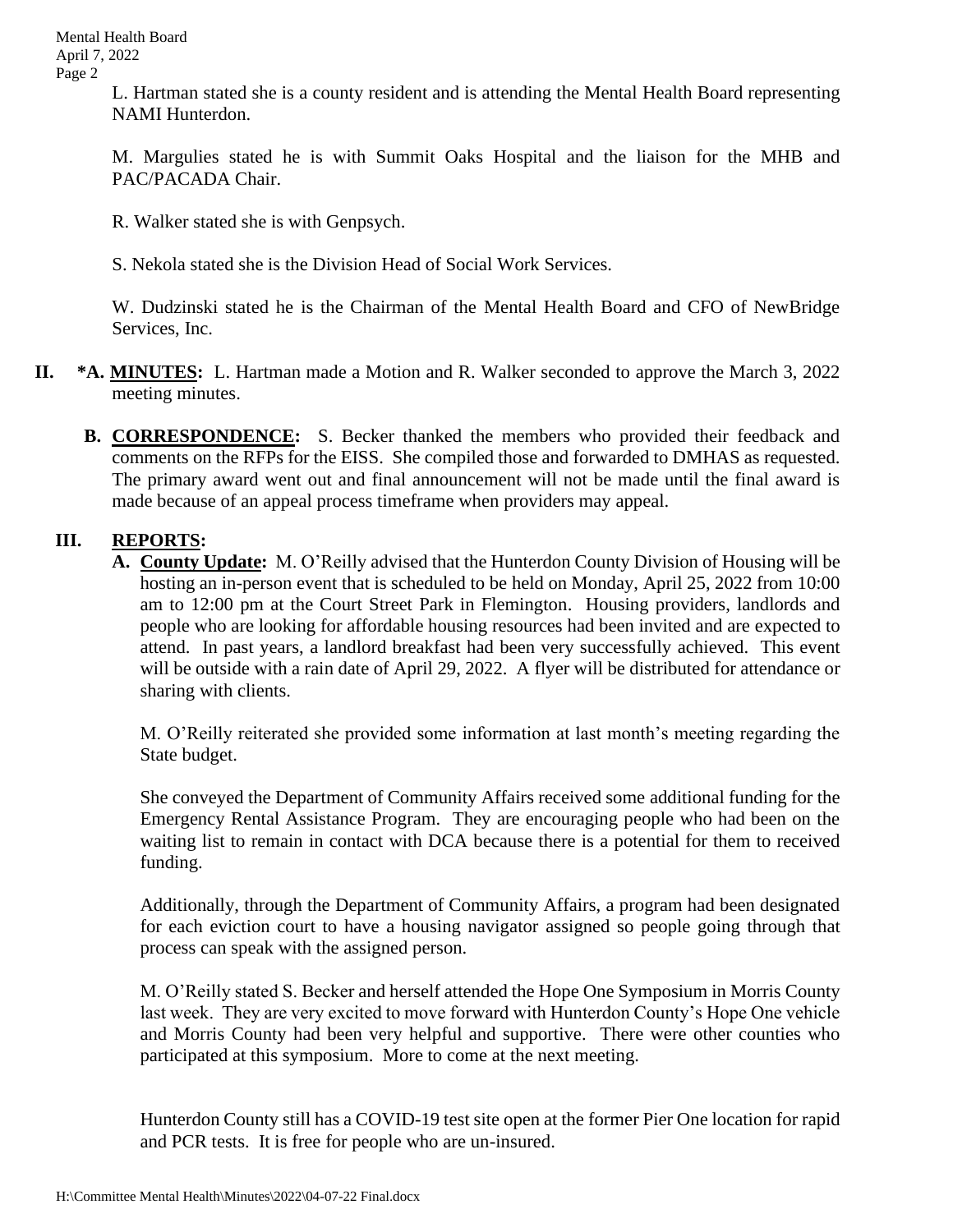**B. State Update:** D. Davis provided her update on the RFPs: A Request for Proposals (RFP) was issued by the New Jersey Department of Human Services (DHS), Division of Mental Health and Addiction Services (DMHAS) called the Mobile Access to Medications for Substance Use Disorder. This is a (SAMHSA) State Opioid Response grant. The contracts issued for this term would be for one year from July 1, 2022 until June 30, 2023. This Request for Proposals (this RFP) is issued to implement an initiative that will enable agencies to travel to communities on a regular basis to provide low-threshold medication services to people with a substance use disorder (SUD) who encounter obstacles to receiving services at traditional "brick-and-mortar" treatment agencies. The selected bidder(s) in response to this RFP will purchase a Mobile Outreach Vehicle (MOV) to travel to areas of high need in the agency's service area and prescribe medication to people with SUD or co-occurring SUD and mental illness. The total annualized funding is \$3,000,000 subject to Federal and State appropriations. DMHAS anticipates making up to three (3) awards. Contractees will address the behavioral and medical health needs of, at minimum, 100 people and refer them to primary or specialty providers for needed services. Each Contractee will receive \$1,000,000, which will include start-up funds in the amount of \$300,000 for each Contractee to purchase the MOV. When the initiative ends, the MOV will be the property of DMHAS, and Contractees may continue to operate by renting the vehicle from DMHAS for a nominal cost. A mandatory bidders conference occurred on April 5, 2022, the proposal due date will be May 2, 2022 and the notification date is scheduled for May 23, 2022.

A Request for Proposal (RFP) was issued by the New Jersey Department Human Services (DHS), Division of Mental Health and Addiction Services (DMHAS) for the development of a Contingency Management program for stimulant use disorder. This RFP is funded through the Substance Abuse and Mental Health Services Administration's (SAMHSA) State Opioid Response to Grants (SOR). Funding is available for FFY 2022 and may be available for FFY 2023 depending on federal appropriations. The Contingency Management program is intended to be a two-year program. Total annualized funding is \$2,000,000.00 per year, subject to federal appropriations per year, which must include services and funds to provide contingency management for individuals who have a stimulant use disorder. DMHAS anticipates making five (5) awards up to \$400,000.00 each. There is no mandatory bidders conference for this grant. The bidders' proposals were due by today, April 7, 2022 and the notification date is April 29, 2022.

Community Support Services will be having a documentation training for a brief overview of CSS and psychiatric rehabilitation. This will include the rehabilitation needs assessment, which is referred to the RNA, and the individualized rehabilitation plan, which is the IRP. This may be good for agencies with new staff or needing a refresher. The trainings will be on Tuesday, April 19, 2022 and Tuesday, April 26, 2022 from 9:30 am to 12:30 pm on Zoom.

Training for scholarships via the Department of Health for behavioral health agencies in certified tobacco treatment specialists. This will provide funding for 50 scholarships for staff of mental health and addictions agencies to attend trainings that is part of the eligibility process to be a certified tobacco treatment specialist. In nominating a staff member in the agency would be making a commitment to provide on-site smoking cessation programs for clients. The virtual 2-day training would be provided by Rutger's Tobacco Dependence program. This will be held May 2 and May 3, 2022. The registration closes by the end of this month. Contracts for the providers will end June 30, 2022; end of year modifications are due no later than May 31, 2022. Any modification requested at are received after June 1, 2022 will not be approved unless it is critical to direct client services; that would be approved on a case-by-case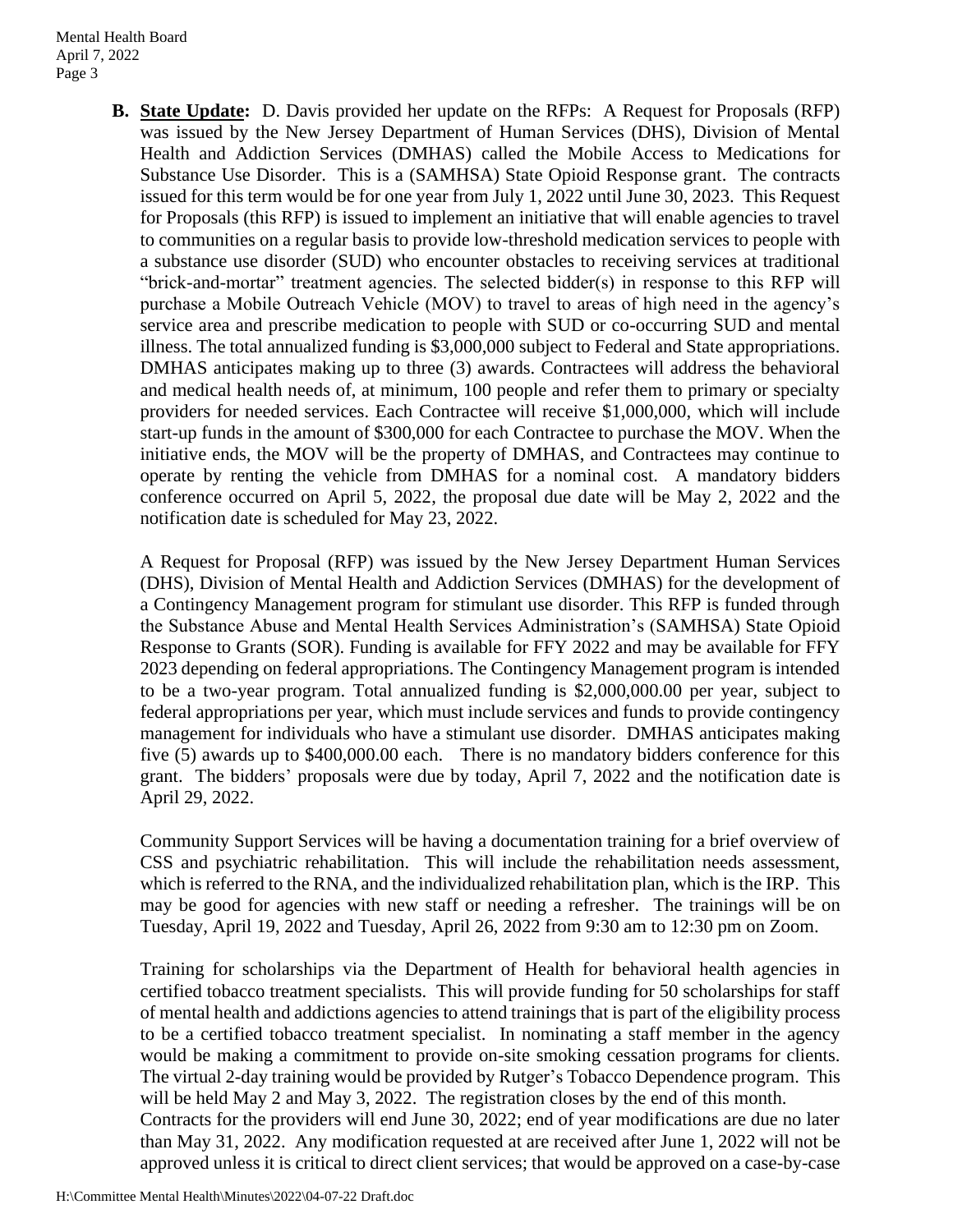basis. Letters were sent out to the providers on March 30, 2022.

The 2023 fiscal year contract renewal letter is forthcoming.

W. Dudzinski inquired about the Medicaid 1115 waiver starting July 1, 2022 and any awareness of the proposed problems that the providers are seeing and the proposed implementation. D. Davis had not heard of any new updates. S. Becker added that she had heard at a DMHAS meetings that some updates had been made and it was put back up on the website for public comment. There are concerns about a possible renegotiating about the rates. D. Davis will get an update and share.

**C. NAMI Hunterdon, Update:** L. Hartman stated NAMI Hunterdon has been involved with in other counties and are delighted to see the CIT training will be coming to Hunterdon County. She noted that as family members they always had someone participate in the trainings to provide that part of view as well as be a part of the presentation. W. Dudzinski added NAMI Hunterdon continues to make progress on the high school scholarship awards initiative and been in touch with the schools.

## **III. UNFINISHED BUSINESS:**

#### **V. NEW BUSINESS:**

- **A.** May Mental Health Awareness Month: S. Becker opened by stating May is Mental Health Awareness Month and given the group are the MHB, she is interested if anyone has any ideas; anything to present as a board to educate the public. She noted the Stigma Free Facebook page or any kind of information as she knew the group wanted to do some kind of effort. It is a tricky endeavor to hold in person due to the pandemic. W Dudzinski suggested to invited providers in a virtual event to provide some of their services. NAMI of Hunterdon would hold an event that was educational to the community. L. Hartman conveyed she provided a short presentation to one of the Chamber of Commerce's subgroups that focused on healthcare; the consequences of COVID tied with mental health. S. Becker announced the Chamber of Commerce will be hosting an outdoor event on June 11, 2022. Discussion ensued.
- **B.** CIT Training Coming to Hunterdon (Crisis Intervention Team) S. Becker stated anyone can technically take the training however, it is more geared towards law enforcement. Agencies present, NAMI of Hunterdon presents to give an idea of what CIT is. Hunterdon County has several CIT trained officers; however, they were going through Union County. S. Nekola and S. Becker are on the planning board. The goal is to have all New Jersey officers trained in CIT.

CIT is a crisis intervention program. It is an innovative community-based approach to improve the outcome of encounters with law enforcement and people with a mental illness. In over 2700 communities, CIT programs create connections between law enforcement, mental health providers, hospital emergency services and individuals with mental illness and their families. Through collaborative community partnerships for intensive training, CIT improves communication, identifies mental health resources for those in crisis and ensures officer and community safety.

Some of the benefits of these programs brings community leaders together, as well has keep people with mental illness out of jail and in treatment on the road to recovery. Diversion programs such as CIT reduce arrests of people with mental illness while simultaneously increasing the likelihood that individuals will receive mental health services. CIT programs